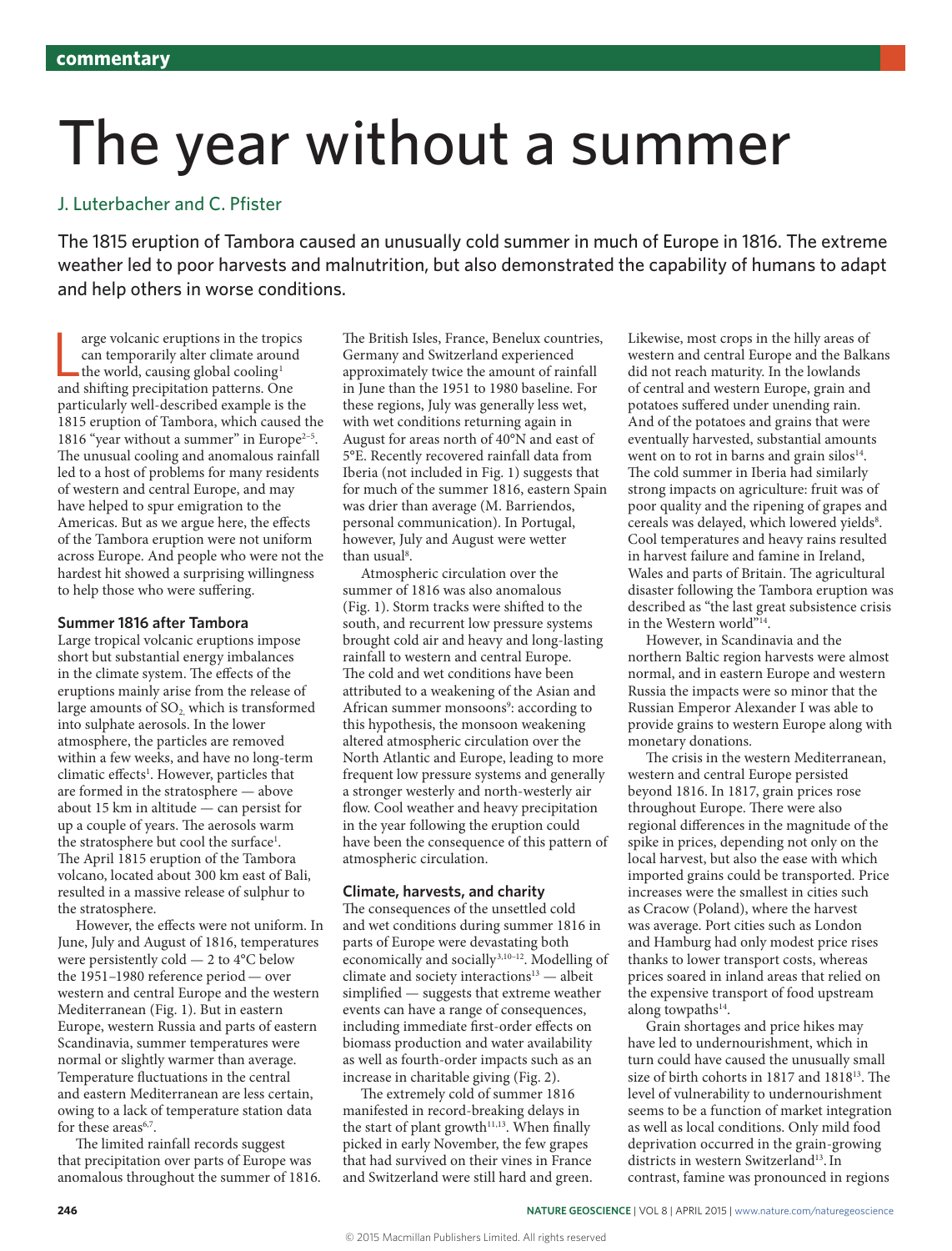#### **commentary**



**Figure 1 |** Climate anomalies with respect to the 1951–1980 period in 1816. During June (top row), July (middle) and August (bottom) of 1816, low and high pressure anomalies persisted over much of Europe (left column). These anomalies resulted in cooling over much of western and central Europe, but warming to the east (middle column). Rainfall was also anomalously high over parts of Europe, particularly in June and August (right column). Data from independently reconstructed climate variables from long instrumental station records<sup>7</sup>. Pressure is presented as 500 hPa geopotential height in geopotential decametres.

of eastern Switzerland that were in the early stages of industrialization*,* and hence were dependent on grain exports from the bread baskets of southern Germany. To prevent rioting in southern Germany, however, local rulers embargoed grain exports, and thereby cut off the textile workers to the south.

A pastor in the town of St Gallen, eastern Switzerland, described the suffering experienced in the most vulnerable households in this region, which moved a girl to deliver a pouch containing 25 gulden (today about 4,400 Swiss francs) along with a note stating, "My cash for the poor. Jesus may bless this small gift." (ref. 15). Her act, mentioned in the pastor's next sermon, sparked a wave of charitable giving that resulted in so many donations that the

pastor had to hire a man with a donkey to distribute the gifts to the poor.

For others, emigration was a way to escape from the misery, but relatively few emigrants — fewer than 60,000 — managed to cross the Atlantic. Most of them came from Great Britain and Ireland, because they could get to the harbours from which the ships departed for relatively small fares. For most people in the hotspots of the crisis, in Germany and Switzerland, the boat trip down the Rhine required to reach continental harbours was too expensive. Even this moderate number of emigrants was enough to end one popular scheme of getting to the USA on a low budget. Previously, emigrants travelling to the port of Philadelphia could sail without paying,

provided they worked for a contracted amount of time for a local employer; their employer directly reimbursed the ship captain for the passenger's fare. However, when the Philadelphia regional job market was flooded by jobseekers in 1817 and 1818, captains could not find employers for their passengers, and thus lost interest<sup>16</sup>.

The violent eruption of a volcano that few Europeans of the nineteenth century would ever see influenced climate, agriculture, and societies in Europe and America. The summer of 1816 (and the following couple of years) therefore provides a remarkable case study for the exploration of various direct and indirect interactions between climate variability and human history. The level of human suffering and